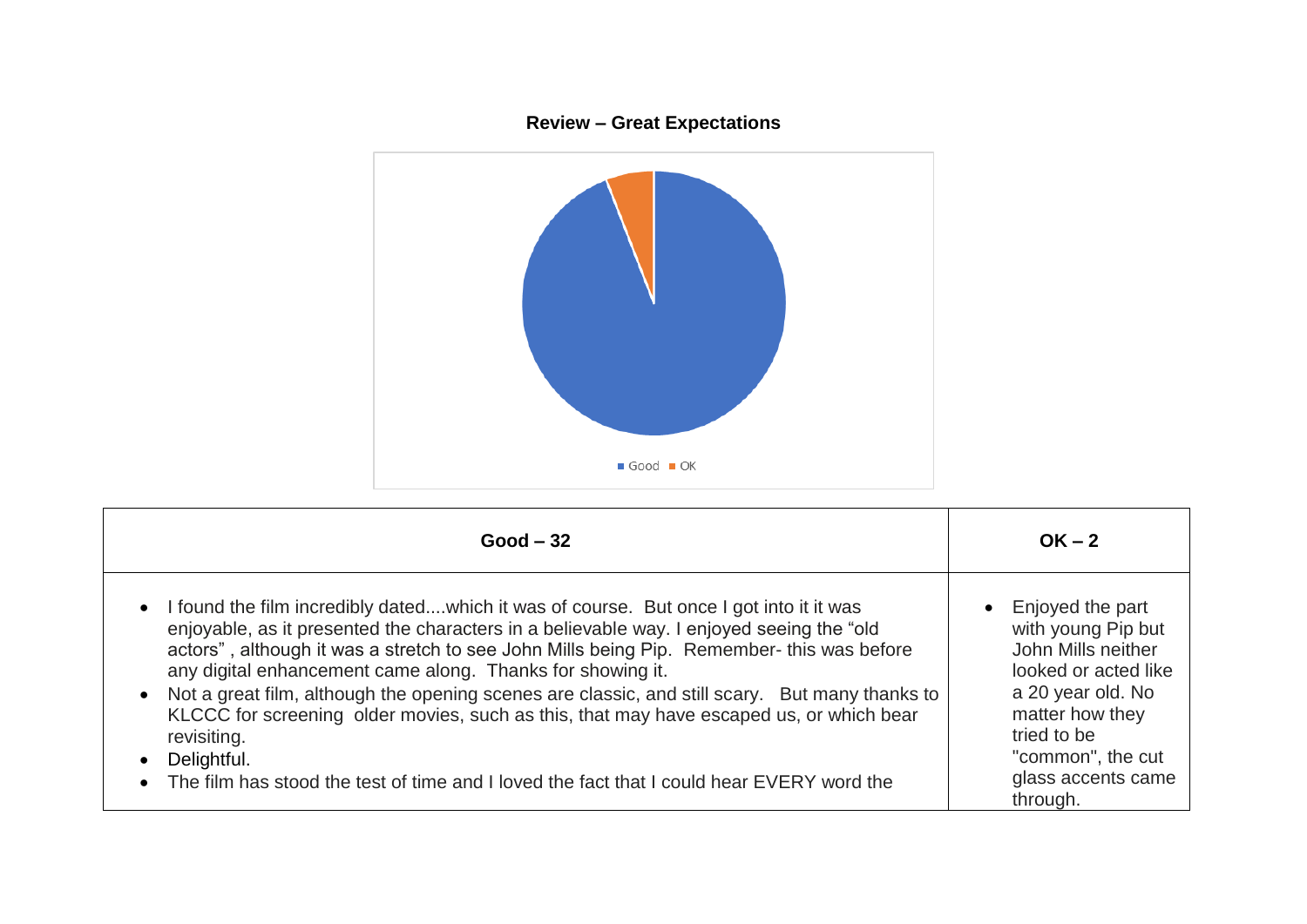actors spoke unlike some of the incoherent mumbling you get today with over loud background music.

- Superb film, thank you for showing it!
- We've seen it several times, but always worth a re-screening.
- Enjoyable.
- Forgotten how good this film was. If I remember correctly, the ending in the book was not as clear-cut as the one in the film, but it was very appropriate. Thoroughly enjoyable.
- I've watched this film many, many times but this is my first on a big screen and what a wonderful difference.
- We thought it was good. Considering the technology used at the time of filming it was a full of atmosphere.
- Very good. A pleasure to see a black & white film of such high quality in many aspects.
- First time I've really watched this all the way through I did enjoy it. Some aspects seemed a bit dated but on the whole it has stood the test of time. I hardly noticed that it was black & white or that John Mills was too old for the part. Good to see a classic.
- Excellent.
- I thought the film last night was very good. I hadn't seen this version before and it was really good.
- Very good (to see it again, especially following Sue's lecture the week before) AND heard all the words clearly!
- It was fantastic to see it again, and especially on the big screen, which magnifies all the scary bits. We thoroughly enjoyed it. Thank you for showing it. Some of characters, especially Magwitch and Herbert, have never been portrayed as well by successors, as by the originals. It was an epic production for the time.
- Very interesting to see Alec Guinness in his first film role, and great acting. I imagine a lot of the dialogue is straight from Dickens.
- Thoroughly enjoved this classic film in spite of John Mills age, the posh accents and the contrived happy ending. I thought the acting was generally good especially the cows! I was also surprised at how many shots appear to have been shot on location giving the film a realistic feel.
- Wonderfully atmospheric telling of a great story. Over 70 years old but it stands up very well.